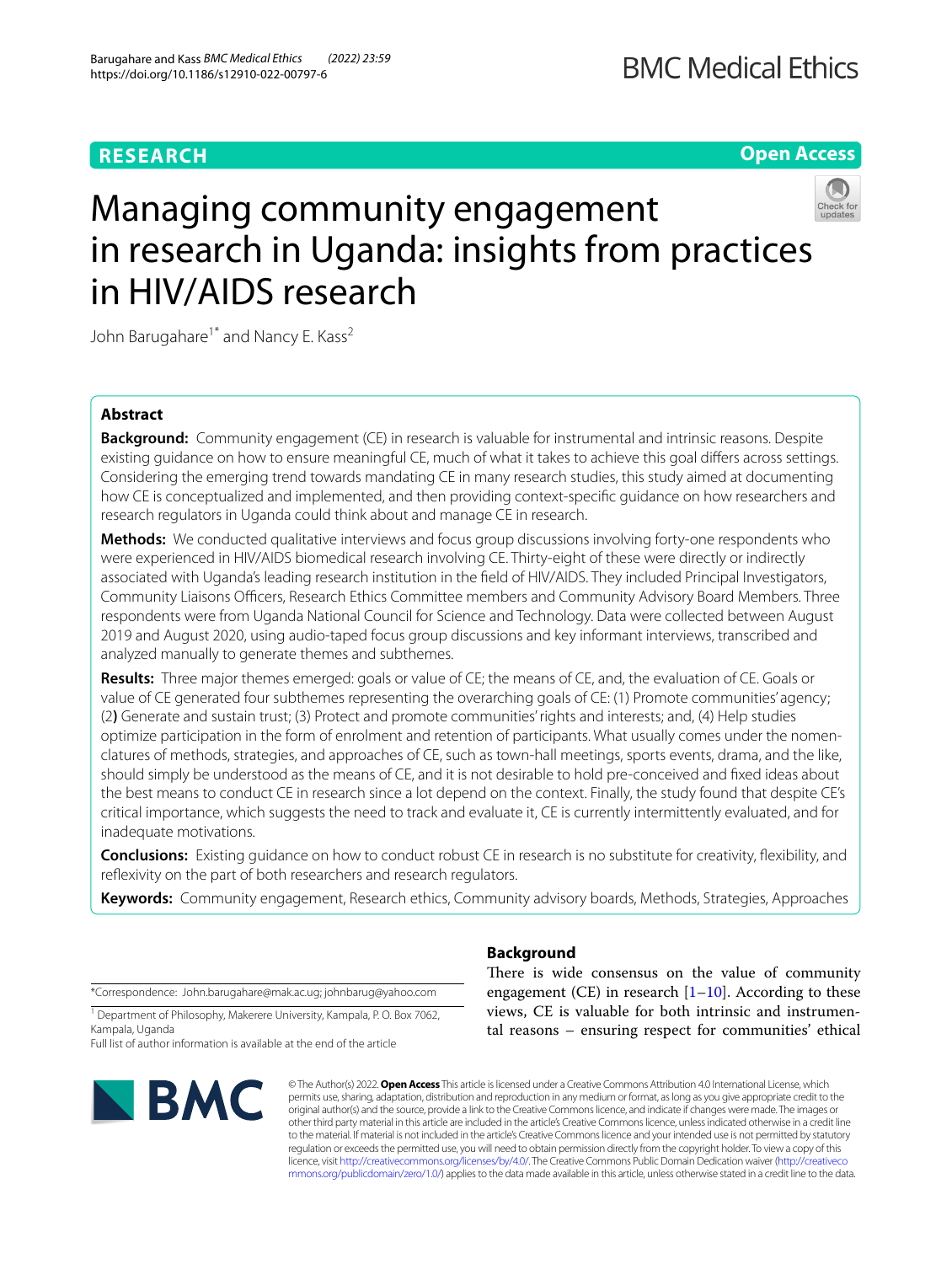and cultural norms and values; ensuring that research addresses the needs and priorities of communities; ensuring ease of recruitment and retention of study participants; and increasing chances of uptake of research results by the concerned communities, among others. In Uganda, while the idea of CE in research dates at least as far back as the early 1990s [[11](#page-10-1)], it is in about the last decade that this idea has gained more traction, mostly in HIV/AIDS research [[12–](#page-10-2)[16\]](#page-10-3). Currently the Uganda National Council for Science and Technology (UNCST) is fnalizing guidelines that will make CE a requirement in all research involving human participants where procedures and results could afect communities' interests and the environment. These guidelines require researchers to develop CE plans which will be subject to review by Research Ethics Committees (RECs) as part of research protocol review. Further, researchers will be required to monitor and evaluate the success and methods of their CE processes. In order to facilitate rigorous processes of CE in research, this study aimed at analyzing existing knowledge and experiences in CE in Uganda to provide locally nuanced insights and develop contextspecifc guidance for planning, reviewing and evaluating CE in research in Uganda. In this paper we report views and insights about how and why CE is implemented in HIV/AIDS biomedical research in Uganda, as well as infer from these practices what may work best in CE in research generally.

Generally, both at international and national levels, there has been strong encouragement for CE in community-based research (and arguably all research that has potential to afect communities' interests), and guidance has been provided to that effect  $[17–22]$  $[17–22]$ . Recently, however, CE has been indicated as necessary for all health research [[23,](#page-10-6) [24](#page-10-7)], with a number of suggestions on how this process can be undertaken [[25–](#page-10-8)[33\]](#page-10-9). Yet in addition to local and international guidance and lessons from experiences in other contexts  $[30, 34-40]$  $[30, 34-40]$  $[30, 34-40]$  $[30, 34-40]$  $[30, 34-40]$ , to be locally sensitive in Uganda, such guidance would need to be partly based on a wealth of experience gained over many years of CE practice in research in that location. This study sought the experiences and views related to CE of Principal Investigators (PIs), Community Advisory Board (CAB) members in HIV/AIDS biomedical research, and Research Ethics Committee (REC) members of the leading HIV research institution in Uganda – the Uganda Virus Research Institute (UVRI).

## **Methods**

## **Study design**

This was a qualitative case study of CE practices in HIV/ AIDS research at the UVRI and closely afliated research institutions and individual projects in Uganda. This design was deemed the most appropriate because this study aimed at gaining a deeper understanding of concrete practices in CE in HIV research and how those insights could inform CE in research generally in the specific context of Uganda. The case study, the UVRI, is a leading research institution in HIV biomedical research in Uganda.

## **Study population**

The study population included those involved in HIV/ AIDS biomedical studies in Uganda in which CE was conducted. Specifcally participants included CAB members of HIV/AIDS research institutions and individual research projects; Community Liaisons Officers (CLOs); PIs for HIV/AIDS biomedical research projects at UVRI; UVRI Research Ethics Committee (REC) members and some officials at the country's research regulatory authority – UNCST.

## **Data collecting tools**

Three data collecting tools were developed: a Focus Group Discussion (FGD) guide to explore the experiences and perspectives of CAB members on goals, experiences and best practices in CE; a Key Informant Interview (KII) guide to collect views from institutions' and individual projects' CLOs and PIs in HIV/AIDS research; and another FGD guide in the form of a hypothetical matrix for guiding the planning, reviewing and evaluating CE. A draft matrix was developed as a synthesis from the literature of the various scholarly views, experiences, and official guidance on good practices in CE (we will report on the matrix separately). The major themes in all data collection related to general experiences in CE; the goals of community engagement; categories of community stakeholders that should be included and why; approaches/ strategies/methods of CE, the processes involved and activities involved; challenges encountered in CE; and strategies for minimizing and resolving those challenges. Some of the participants were given the draft matrix to study and comment on its clarity, and were asked about its comprehensiveness and simplicity based on perceived ease of use. We proposed the draft CE matrix to these respondents as a summary of how to systematically think about CE, with hope that the matrix would help those who review it to quickly detect and fll gaps in the process of what might be described as robust CE in research.

## **Sample size and sampling procedure**

The study involved forty-one  $(41)$  participants. The sample size was determined by the principle of data saturation; that is, a point at which no new ideas were being generated from additional interviews. Participants were purposively selected on the basis of their participation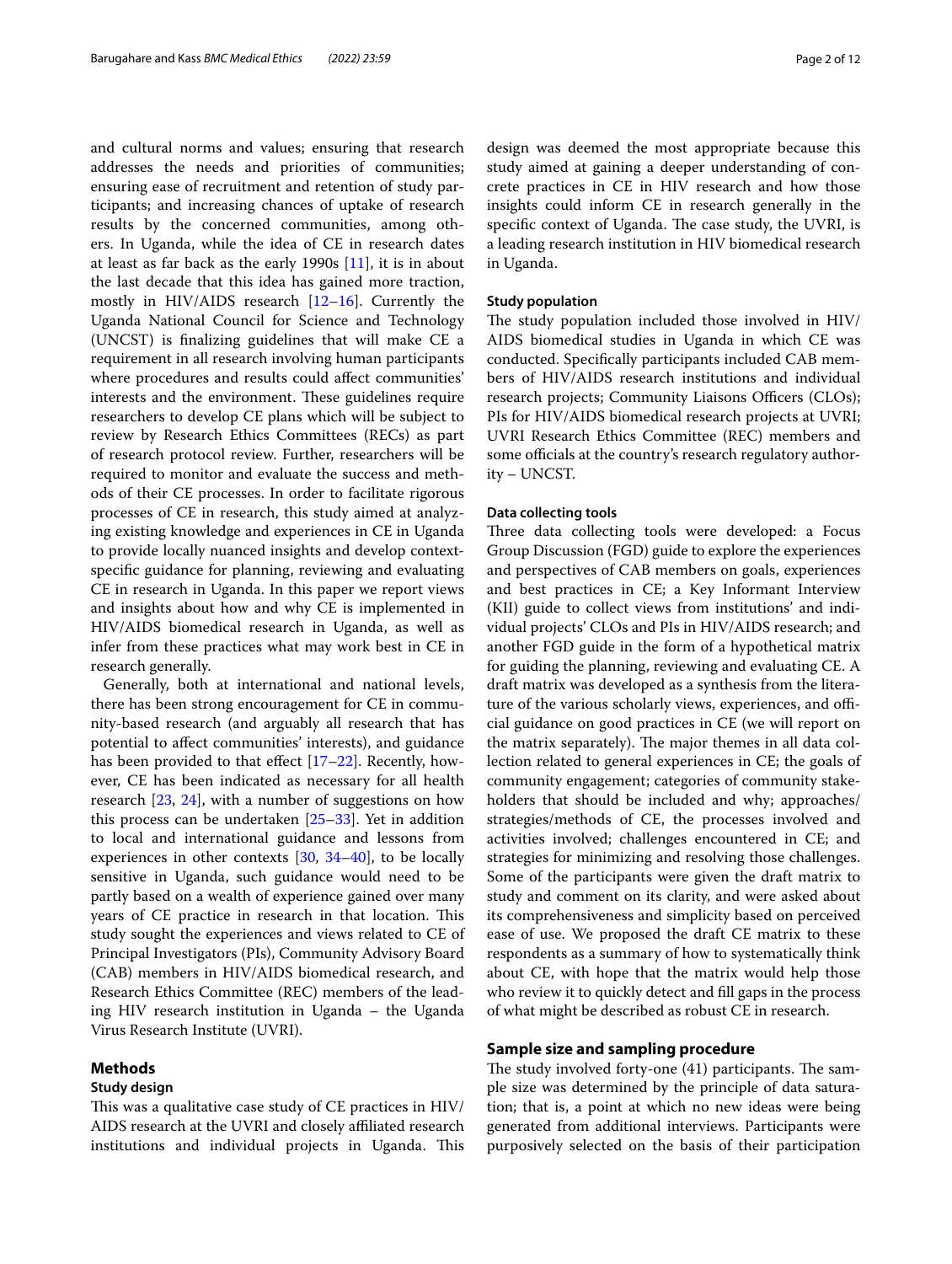in CE in HIV/AIDS biomedical research, and knowledge of research processes. REC members at UVRI, officials at UNCST, CLOs, and PIs were identifed and approached through their institutions and requested to participate in the study. CAB members were identifed and approached through the PIs and, or CLOs. The study conducted five (5) FGDs. Three of these were with CAB members. Two focus groups had eight (8) participants each, while the third had nine (9). The fourth FGD was conducted with three (3) participants from UNCST. Each of these three participants reviewed the draft matrix independently, before the FGD, and then met with others in an FGD to compare notes and work out a consensus. The fifth FGD was conducted with eight (8) members of the UVRI REC, also to review the hypothetical matrix. The study further conducted three (3) KIIs with PIs of HIV/AIDS biomedical research involving CE, and two (2) KIIs with CLOs, one from UVRI and another from a research project afliated to UVRI. The age range for the study participants was 25 to 60 year of age, while gender representation was 23 and 18 for females and males respectively.

## **Data collection and analysis**

Data were collected between August 2019 and August 2020. Interviews and focus groups were audio recorded and notes were taken. For KIIs, average time was about 1 hour, while for FGD, time was about 1 hour and 30 minutes. All data were collected in English language. Audio recordings were later transcribed. Data from FGDs with CAB members and KIIs was manually analyzed to develop themes and subthemes. Data was coded using the various sections of the data collecting tools, which were later used to inductively generate major themes. Upon reading and re-reading the data transcripts, some of the major themes were collapsed into each other and re-named. This was followed by the selection of the most representative quotes for each subtheme. The results from KIIs and FGDs with CAB members whose data collecting tools did not contain the draft matrix for planning and reviewing CE, were read along those from FGDs with REC members and UNCST officials who reviewed and commented on the draft matrix to see whether perspectives difered from each other.

## **Quality control**

The data collecting tools were developed by the authors of this paper on the basis of views from literature. The tools were subjected to review at two separate post-doctoral research seminars at the second author's institution of afliation, and later subjected to pre-test among faculty conversant with CE practices at the frst author's institution. The research ethics committee also made some comments on the tools, although the comments did not suggest any radical changes. Generally this processes helped introduce some new themes in the tools and refning the phrasing of the tools.

## **Study fndings**

From analysis of our data, there emerged three (3) major themes: (1) the goals and, or value or importance of CE; (2) the means of CE, as a generic description of strategies, approaches, activities and methods of CE; and, (3) the evaluation of the success of CE. These themes and data in each of them had similarities and diferences with those we identifed from literature. Each of these themes will be discussed in greater detail below.

## **Goals and, or Value of CE**

On the goals and value of CE, one of the major fndings of this study was that there is noteworthy overlap between goals of CE as stated in the literature, and the perspectives of participants in this study. However, there was disagreement among our respondents on whether there should be some universal goals of CE, and if so, what these should be. Another major observation from the fndings of this study is that in thinking about CE there is substantial overlap between the goals of CE on the one hand, and the value or importance of CE on the other. The findings from this study suggest that these are diferent ways of saying the same thing. A point of universal agreement from respondents was on the critical importance of communities' *agency*; that is, that community engagement should aim at amplifying a community's voice and infuence in research by giving communities an opportunity to participate in the research process, especially the design of and translation of informed consent, community mobilizations, community education and sensitization among others.

For clarity, however, it is important to note that the views which emerged under this theme indicate that most of the goals and, or value of CE can be subsumed under four (4) sub-themes: (1) To respect and promote communities' agency; (2) To increase participants' and communities' trust in the study being conducted and future studies; (3) To protect and promote individual study participants' and their communities' rights, interests and general well-being; and, (4) To help the study achieve its own goals.

## *Agency‑promoting goals*

The idea of CE as a means to respect and promote communities' agency was widely expressed in the form of communities' desire to participate in and infuence eforts to solving their own problems*.* Some CAB members felt that as members of the community they deserve an opportunity to participate in the search for solutions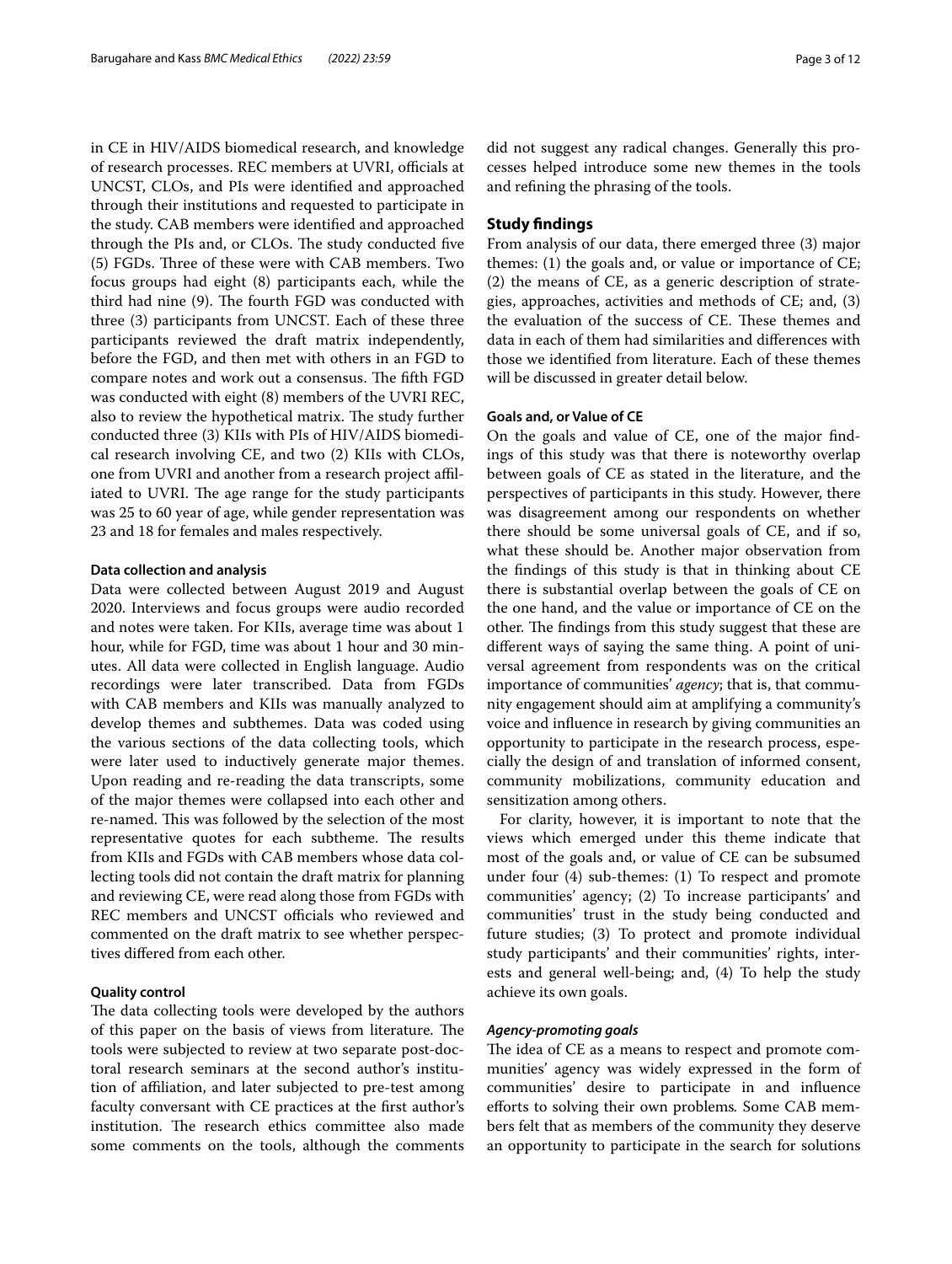to problems that afflict them, in this case the HIV/AIDS scourge. Hence, their membership to a CAB and generally participation in CE activities were described as an opportunity to contribute to eforts to solve their community's problems*.* One of the CAB members stated:

## *"[…] so that's why some of us entered to fght against AIDS and to help our people in the area." FG01-02.*

In particular, all CABs indicated that they facilitate the design of appropriate study materials, and they usually advise researchers on the appropriateness of such materials as consent form, data collecting tools, design of information materials for community education and mobilization such as posters, among others. This view was corroborated by some of the PIs.

Some of our respondents alluded to the value of agency when they described CE as a strategy for community acceptance and ownership of research. Some suggested that the goal of some CE activities is to ensure that communities develop a sense of ownership and support for the research project. In their view, it is this active involvement of communities and acceptance of their infuence that create a sense of ownership of the studies.

*"We take the whole day in a specifc place and talk to people; some activities are carried out so that these people can own because they need to own the system otherwise people will never work with you if they don't own what you are doing […]." FG03-04.*

## *Trust‑building goals*

Almost all of our respondents' views suggested that whether researchers will be trusted by the research communities partly depends on how and through whom they approach the target community. Several respondents described a key goal of CE as providing a link between communities and researchers or research institutions, a link that generally does not exist. Hence, some respondents explicitly stated one of the goals of CABs as being to bridge the gap between communities and researchers, as a strategy for improving communication between the two groups. This view was reiterated by one of the PIs, according to whom, CE facilitates community entry and hence, some of the CE activities and strategies should be driven by this goal. This PI indicated that one of the aims of CE is to create a trustful and supportive relationship with community leaders as the community gate keepers, emphasizing that such a relationship is very key especially when one goes "to the community for meeting or there is a problem or whatever it is very easy to contact these people who will help you and advise you on how to go about with whatever activity you are planning […]"  $(PI - 02)$ .

One of the major and, arguably, the most critical trustafecting feature in the researcher-community interaction are perceptions –including any myths and misconceptions-- individuals and communities have about the goals of the study. Some CAB members believed that identifying and dispelling myths was one of their best achieved goals in CE. We heard that:

*"[…] You know it's not easy because sometimes people are very scared. They hear some things from some people which make them suspicious and they say let others join; why me? So I think another achievement we can talk about in this board is clearing misconceptions and myths." FG02-06.*

One of the PIs emphasized this view with the following response:

*"[…] For instance, there are myths going on in communities around that we are infecting people with HIV so am informed so we sit down as a team and we see how to go about sorting this with this problem." (PI-02).*

## *Protection of individuals and communities*

Another set of goals and, or value of CE in research emerged as ensuring that the rights, interests, and wellbeing of individual study participants as well as those of study communities are respected, protected and promoted. Some respondents indicated that they did not want researchers to abuse the rights of their people, especially due to people's vulnerability created by ignorance. Another threat from which the communities need to be protected, in the view of our respondents, is the potential violation of their societal norms by the researchers.

*"Basically, we always tell them to frst of all respect human participants, it's very important never bring a research that is harmful to the human subjects. Secondly, they should ever respect the community norms so don't bring something that will bring the touch the norms […]." (CLO-02)*

## *Participation‑optimizing goals*

A substantial number of the goals of CE cited by the study participants indicated that most of the CE activities and the manner of their implementation are aimed at helping the study achieve its target on enrolment and retention of study participants. This was corroborated by a universal agreement among our respondents that the linking or bridging aim is important to ensure efective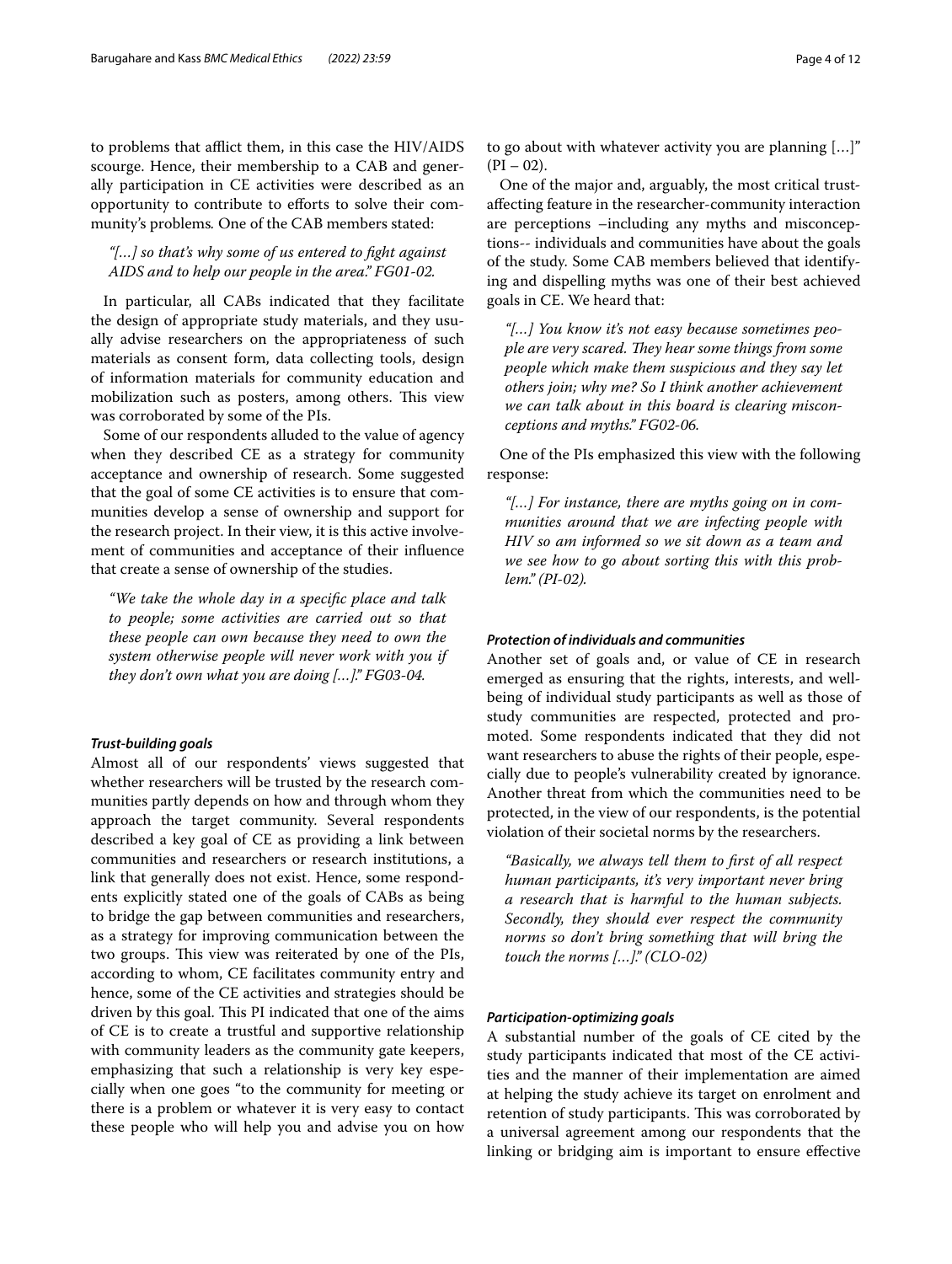mobilization of communities to accept and participate in the study. This view was shared by CAB members, PIs as well as CLOs. In the words of some of the CAB members:

*"Ten secondly we help our community because we know if we are not involved as leaders these people may fnd it difcult to get participants. So we have mobilized our members and encourage them to support the project and enter the study hence we can fnd solutions to our problems and the whole country at large." FG03-04.*

This goal was emphasized by some of the PIs in the following words:

*"[…] without a community engagement plan I don't know if you are able to have conducted clinical trials because it starts with them from the communities so by the time they come here to the site to be screened and enrolled, there is a lot that has happened in the community" (PI-01).*

To one of the CLOs, the goal of ensuring the successful recruitment of study participants as one of the primary goals of studies was indirectly expressed as one of their major achievements in CE.

*"We have never failed to get a [needed] sample [size] and scientists have never failed to get samples they need from our participants because of that [community engagement]." CLO-02.*

For all biomedical studies involving human participants, being able to retain the enrolled study participants is critical for the study's success. In the view of one of the PIs, for that matter, CE is valuable as a strategy for identifying and addressing obstacles to the retention of study participants:

*"[…] it is one thing screening and enrolling people but are you going to retain them in the study because as you enroll them you get to realize there are diferent challenges that may afect their retention so you need […] to work closely with the community engagement […]."(PI-01).*

## **Means of conducting CE**

With regard to the most efective strategies, methods or approaches that could be used in undertaking CE, it emerged that 'no size fts all'. Which approach to use will vary with geographical contexts even within the same country (including in the same community), and with the nature of studies including the goals and objectives of the study, target populations, among others. Even though there is noteworthy overlap between the approaches and methods used by diferent research projects, our respondents indicated that it would be difficult and, in any case undesirable, to assign privilege to any of them over the others. For this reason, our respondents suggested frst and foremost that it may be more rewarding to propose criteria to use whenever trying to identify the most appropriate approaches, strategies, activities and methods, as opposed to recommending and ranking specific methods, approaches, strategies and activities. The following were the dominant views on the factors to consider in choosing which methods/approaches/strategies are appropriate for CE in diferent contexts and studies.

Resources Implications: A majority of our respondents emphasized the caution that each approach, method or strategy, along with its activities or mechanisms chosen to implement CE, has varying resource implications. Hence, in our respondents' view, the success and failure of any CE may depend on whether there are sufficient resources to implement the chosen activities and methods used to implement them. This view is represented by the following quote:

*"So you must consider the budget also for example if you say let us put announcement may be in New Vision or Bukedde [some of Uganda's major national Newspapers], what is the price, is the project okay with it?" FG03-08.* 

On the other hand, activities such as community mobilization and education, literacy levels and things such as the reading culture of the target community especially of the potential study participants, were widely indicated as critical factors to consider in choosing communication mechanisms during CE:

*"But also you know reading Newspapers is a problem because they use it to light 'sigiri' [Trans: Charcoal stove], or toilet paper instead of reading so that may not work for village community because of illiterate participants." FG03-08.*

Settlement patterns and population densities in target communities were also described as critical consideration in choosing the means:

*"[…] for example in islands it is like a town. People are near [each other] so a community radio [Megaphone] can reach all but you cannot use the same in the village like you [the interviewer] have said you come from Mbarara we hear people in the whole parish you have maybe 20 homes and because of distance you cannot use it." FG03-07.*

Some of our respondents noted that participation in some studies may lead to stigma for participants. Hence, bearing in mind the nature of diferent studies, mobilization, sensitization and other CE activities should take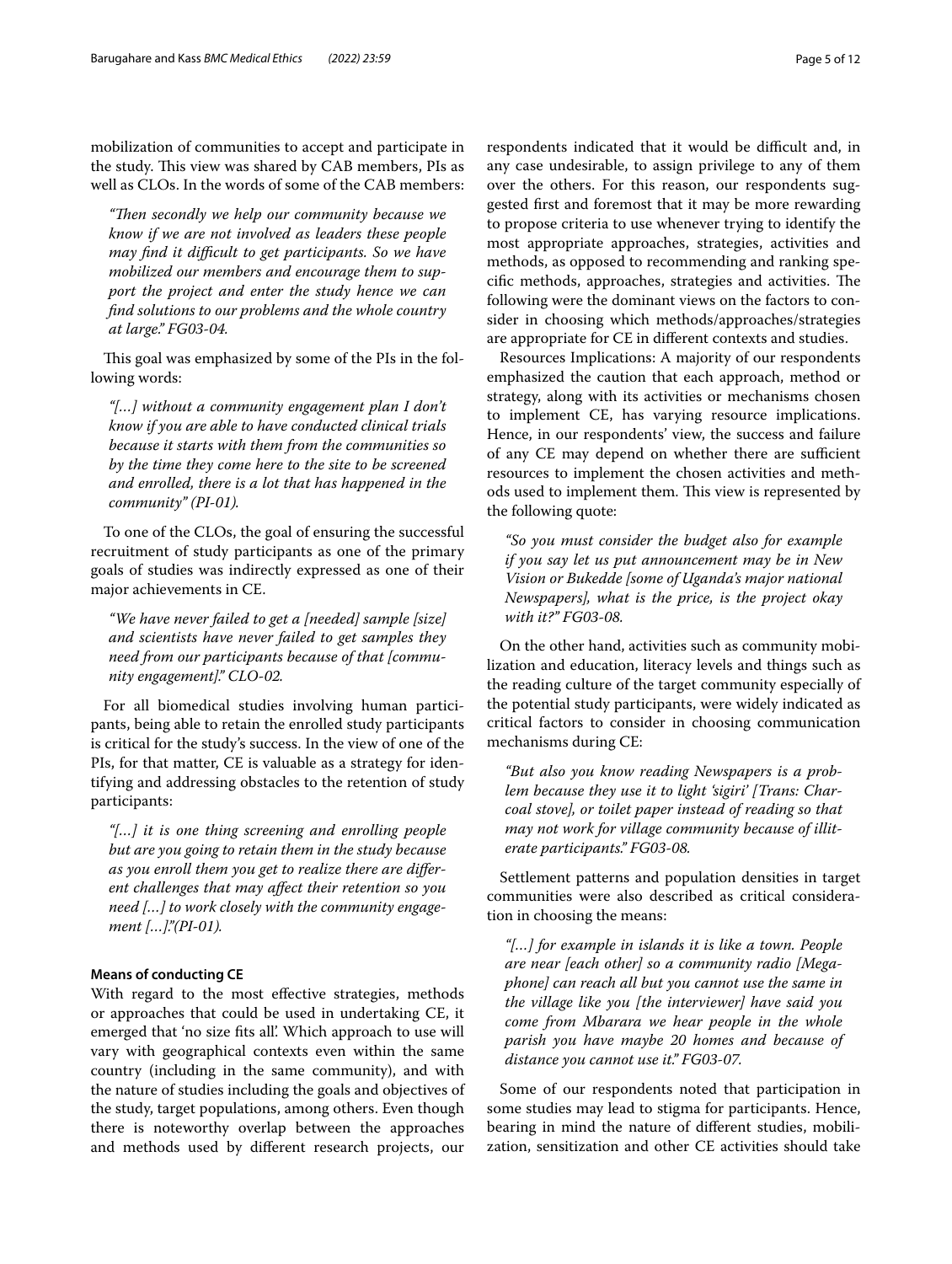into consideration the risk of stigma to those who will eventually participate in the study. To most of our participants, being enrolled in certain studies such as HIVrelated studies must be kept a secret, otherwise very few, if any, will be willing to be study participants. Their reasoning was that any CE activities or methods that may lead communities to identify or suspect anybody as a study participant would be counterproductive. For example, we heard that:

*"Ya, as someone talked about stigma and rumors, if say maybe people who are like this come for a meeting on the sub-county office on Tuesday. I can assure you, you are wasting your time because it is a secret." FG03-07.*

Others indicated that considering the convenience of the community and study participants is critical. Some of the respondents indicated that agricultural seasons such as ploughing, planting, weeding and harvesting make a diference for especially studies that are targeting rural communities. Another factor cited in determining communities' and participants' convenience was time of the day and place of meeting given that a particular community is of interest:

*"At times depending on the participants you want for a particular trial you may fnd that it is necessary to maybe just talk to bar owners so the team usually organizes a separate meeting for bar owner or you feel you just want to talk to the men, may be you're going to fnd them when they are doing their [fshing] nets on their boats along the shores. […]" (PI-01).*

Having heard the above views, we probed further to see if our respondents could help identify specifc strategies, approaches and methods diferent CABs and research projects used in their CEs, and they believed could work best generally. However, several respondents insisted that they fgure out their strategies, methods and approaches based on local circumstances. One of the views emphasized and that was never contradicted by a single respondent was that they do not usually have a list of fxed methods, strategies or approaches to use. However, they were able to state their most commonly used means of conducting CE, although with strong implicit caution that the mere fact of their common use does not suggest that they should generally be ranked highly in the choice of appropriate means to conduct CE in future studies. Further, several respondents talked about the importance of implementing several strategies or targeting strategies to the group one hopes to engage. On this issue, the most revealing response we obtained after insistently probing

on the best methods, approaches and strategies was the following:

*"Maybe I may not answer your question very well as you want because for us in our work we don't have a list of approaches and, […] But I can tell you about our activities. Every day we are doing our work because even if someone comes to your shop and ask by the way I heard like this or like that; is it true? Of course, you can share there and then even in a taxi, but also we reorganized in our work because sometimes they can say, hey, we have some money for mobilization and we plan together maybe like sports like competition and the winner gets a cow. So, […] Creativity is very important." FG03-02.*

One of the PIs corroborated the same perspective in the following words:

*"[…] there is no particular strategy that we use so you fnd that for instance you want to just go and educate communities, you will call for a meeting then you will need to have some materials, many times because these meetings don't take place in a hall where you're going to make a power point presentation, we usually go with the materials like the IEC materials that the sponsor sends: fip charts that are pictorial, that someone can look at and understand what you are talking about […] before we would just use the radio announcements ,we engage those local radios to go around. […]. (PI–03)*

Although no preference was explicitly indicated for any single strategy for engaging communities, there was a view that generally face-to-face engagement is better than technology-mediated engagement; for example, community events are better than radio talk shows. According to this view, whereas in principle radios would be good for massive outreach, such technology-mediated channels are less efective compared to community-based face-to-face engagements.

Even though no specifc methods, strategies, approaches and actives were indicated as generally the best, our respondents indicated some of the methods, activities, strategies or approaches they have used in their CE activities. One of such activities is periodic meetings. One of the FGD participants had this to say:

*"Maybe I can just list the rest: radio announcements, megaphones maybe around the place, mass sms, some islands have community radios like megaphones but stationed in one place, ya, there many methods we use depending on many factors. Well, I can say for example if you, for example, I can say*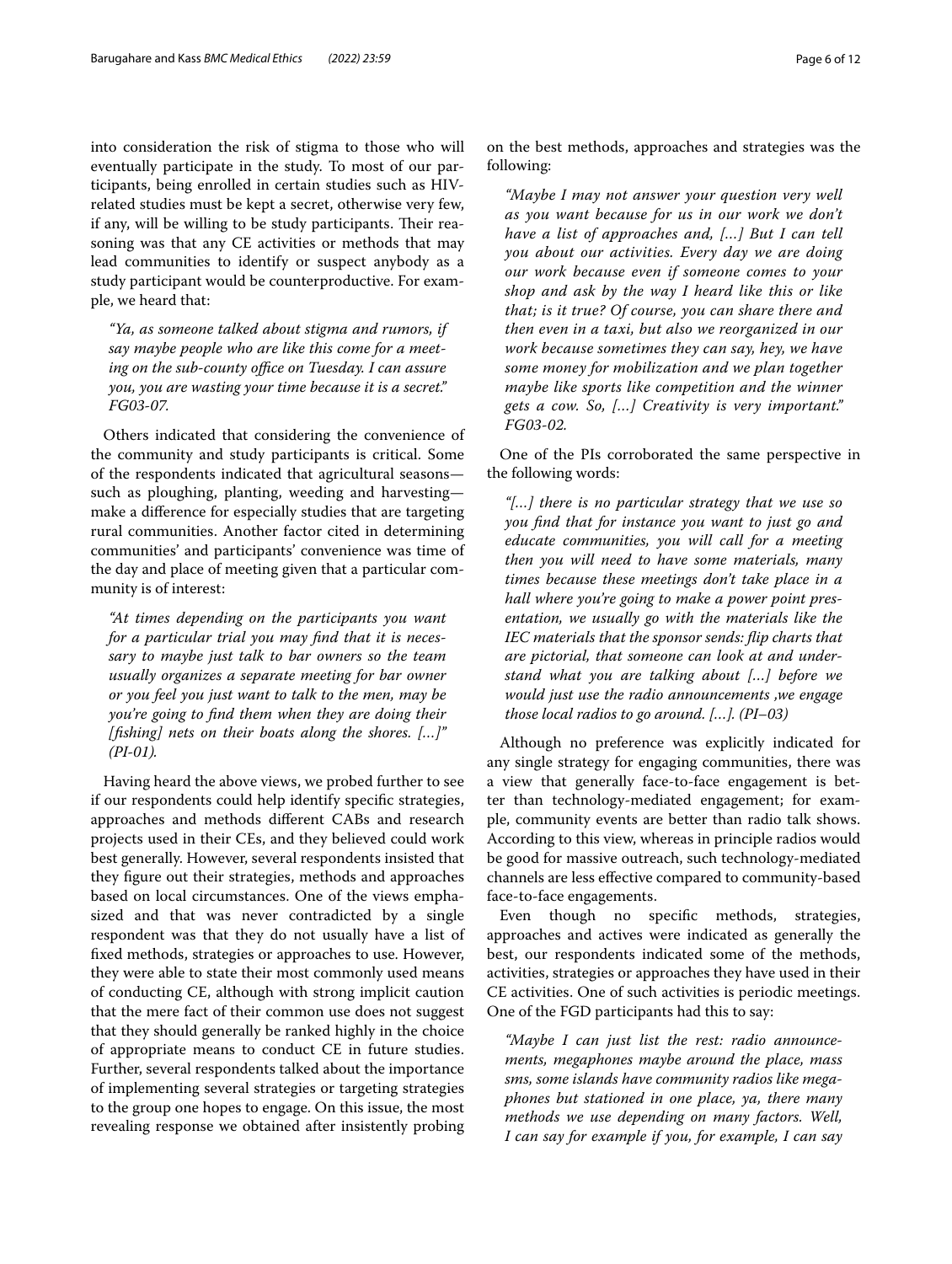*that for example if a study has stigma chances you cannot announce in church in that case you can use SMS or call them on phone, ya." FG03-01.*

Further, one of our participants from CABs indicated one innovative and clear-cut strategy for ensuring that issues are timely identifed and addressed, especially those of an emergency nature. This was the formation of certain responsibility committees within communities entrusted with such responsibility:

*"We have an issue management committee, an issue management committee comes in when there is an emergency, they really put in a quick intervention to see how it should be handled and thereafter it reallocates the proper solution […]." FG02-01.*

Another strategy specifcally for information sharing and mobilization that was widely indicated is taking advantage of religious and other social events and gatherings.

*"Yes, sports are important in mobilization but let me talk about another thing, like in those days [early days of HIV/AIDS in Uganda] even in church everybody was talking about 'silimu, silimu silimu' [local term for HIV/AIDS] so every members got awareness so churches can help in mobilization. […] FG03-03. "[…] community gathering even funerals, weddings, and introduction [ceremonies for giving away the bride] are good opportunities especially if you are careful." FG03-07*

Another typical strategy that was mentioned was in the form of whom to involve in CE activities. In regard to this as a strategy for ensuring successful CE, they suggested a variety of group representation—politicians, religious leaders, journalists, bar owners, etc., depending on the target population.

Generally, regarding strategies, methods, and approaches for efective community engagement, our respondents' views implied that there is no substitute for researchers' deeper understanding of their target communities and the local dynamics therein.

## **Evaluation of CE**

Given the critical importance of meaningfully engaging communities in research, it is important to deliberately and systematically track and evaluate community engagement processes. Respondents in this study suggested that some research projects have formally evaluated CE while others have not. In one project, the trigger for the evaluation was indicated to be a failure to achieve some of its key goals, specifcally reaching their recruitment and retention targets. Further, even though it is expected that if there were to be any formal evaluation of CE, the project's or institution's CLOs would be actively involved, one of the liaisons officers indicated that these evaluations are a responsibility of the scientists.

"A formal evaluation is always done by the scientists. I was expecting to get 5000 participants in this community. Mobilization activities have been done, am failing to get the number there must be a problem in mobilization that was done, the scientists come back to us, why is this one not going on well, maybe we employ another channel. So the evaluation is done if they don't come back to us, the evaluation is done within the quarterly meeting that's we always hear that the target in this community was achieved."  $(CLO – 02)$ .

## **Discussion**

Data collection focused on three main areas which were used to code data: the goals of CE, the means and processes of CE, and the evaluation of CE. One of the important topics in CE is the question of what its goals are, or ought to be, and whether these can be generalized across settings and specifc studies [\[1,](#page-9-0) [5](#page-9-1), [35](#page-10-13), [41](#page-10-14)[–44](#page-10-15)]. Even though there was no agreement on a standard set of goals, we inferred from our respondents' views four key themes which stood out, and could be regarded as universal goals of CE. These include suggestions that CE can and should contribute to the respect and promotion of communities' agency in research; it should facilitate the achievement of the studies' goals; improve respect, protection and promotion of community and research participants' rights, interests and well-being; and sustain trust among the research communities. Noteworthy about the goals of CE was an overlap between the goals and the value of CE. This is similar to what is found in some of the international guidance on CE such as the Good Participatory Practices (GPP) and the Council for International Organizations of Medical Sciences (CIOMS) guideline 7 [[18,](#page-10-16) [24](#page-10-7)]. According to the AVAC/UNAIDS GPP, an elaborate list of CE goals which are presented in the form of "favorable consequences" of CE include: researchers' understanding of the health beliefs and practices of the communities; cultural norms and practices; their general familiarity with research; getting communities' input into the design of the protocol, including the framing of an efective recruitment and informed consent process; researchers' access to communities' insight into the strategies for risk reduction. Other positive efects of CE include enabling researchers identify and, or developing efective methods for disseminating information about the trial and its outcomes; educating the larger communities on the proposed research; building mutual trust between researchers and the communities; agreeing on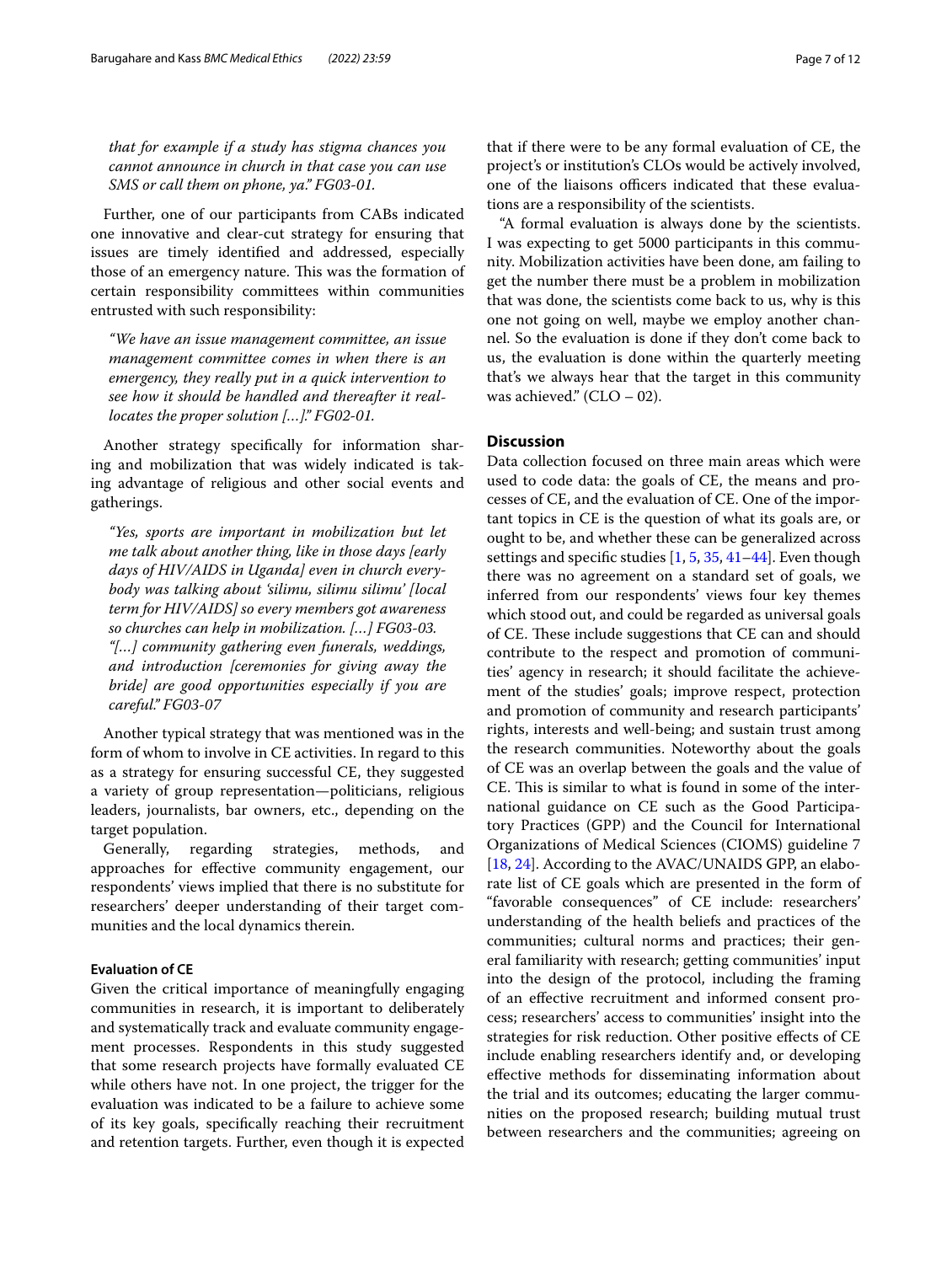equity and eligibility criteria for participation; among others [[19\]](#page-10-17).

On the other hand, according to the CIOMS guideline 7, CE "is a means of ensuring the relevance of proposed research to the afected community as well as acceptance by the community"; ensuring the ethical and social value and outcome of the proposed study, and addressing issues of discrimination especially when the study involves a stigmatizing disease such as HIV [[24](#page-10-7)]. However, researchers need to bear in mind that the goals identifed from respondents of this study are not exhaustive of all the goals which ought to, or could be set and achieved through CE. One of such critical goals which was neither explicitly identifed nor implied by our respondents is that of ensuring that studies or research questions being answered in a study are addressing the needs and priorities of the community being studied, a goal that stands out prominently in the CIOMS guideline 7 (on community engagement). Lack of an explicit mentioning of this goal can perhaps be explained by the fact that given the impact of HIV scourge in the target communities, HIV research was obviously a priority need. But also, since most of the HIV/AIDs research protocols, especially clinical trials, are developed by study sponsors, local communities have not had a chance to participate in the choice of the research questions to be answered even within HIV. This means that in trying to identify the most appropriate goals of CE for individual studies, study communities' perspectives, scholarly views and official guidelines both local and international are complementary sources.

Noteworthy still about goals of CE, we noted that after asking our respondents what they thought the goals of CE should be, the question on the value of CE was perceived as repetitious, as they would refer us back to the responses they had given on the goals of CE. Consequently, in trying to fgure out what goals of CE should and could be for each study, on top of focusing on the explicitly stated goals of CE in literature, researchers can be partly guided by what has generally been regarded as the value or importance of CE, or what has been described by the AVAC/UNAIDS GPP as the "favorable consequences" of good participatory practices.

With regards to the means of efectively conducting CE, generally, a lot of guidance has been given. Some of this guidance has come under the titles of 'strategies' of CE [[37,](#page-10-18) [42,](#page-10-19) [45](#page-10-20)]; 'approaches' to CE [[21](#page-10-21), [27,](#page-10-22) [46\]](#page-10-23); while some under 'methods' of CE [\[3](#page-9-2), [31\]](#page-10-24). However, the fndings of this study indicate that what matters is not any of this nomenclature, but their essence – what do you want to do, and how do you do it in order to achieve your CE goals. Consequently, in their search for guidance on the means to plan and implement CE, researchers should treat all the views with the nomenclature just cited above as essentially the same as opposed to referring to diferent things. It is for this reason that for clarity, we preferred the phrase 'the *means* of conducting CE, to represent the various nomenclatures on how best CE can be undertaken.

What is even more remarkable is that our respondents universally expressed the view that there is no need for pre-conceived approaches to or methods of conducting CE. They emphasized the need for what, in our view, are creativity, fexibility, refexivity, and generally, sensitivity to local contexts, as well as taking into consideration the nature and aims of individual study projects or programs. So, even though researchers, especially those not familiar with CE, are highly encouraged to survey literature on methods, strategies, approaches et cetera of CE, eventually decisions on how best to conduct successful CE must take cognizance of the nature of their studies and the local nuances of the target research communities. This view was emphasized especially given the very cautious responses we received when we probed our respondents to recommend at least a few methods and approaches they considered best generally. In our opinion, a response such as "Maybe I may not answer your question very well as you want because for us in our work we don't have a list of approaches" [...] FG03-02), was a cautious affirmation of the undesirability of pre-conceived and fxed ideas about the best means to conduct CE in research.

Our fndings suggested that for anyone to be able to plan and implement successful CE, there is need to be clear about what they want to achieve (goals), for example building and maintaining community trust, or ensuring sufficient recruitment and retention of study participants; what needs to be done in order to achieve that goal, for example, explaining the value and goal of the proposed study; and, later the forums, or broadly speaking, the mechanism that will be used to ensure that such information is accessed and understood by the community. This latter could, for example, be done through communicating such information at religious and other social events in the community; through mass media; channeling such information through and, or with local infuencers, among others. Hence, while reviewing CE plans, reviewers may not need to insist that researchers distinguish between methods, strategies and approaches. Rather, for pragmatic reasons, focus ought to be on what the target goals of CE are, what activities will be undertaken to achieve them, how those activities will be undertaken, and fnally, whether there is a clear plan for evaluating the success of the whole process of CE.

Further, generally there is a widely shared view about the need for systematic evaluation of community engagement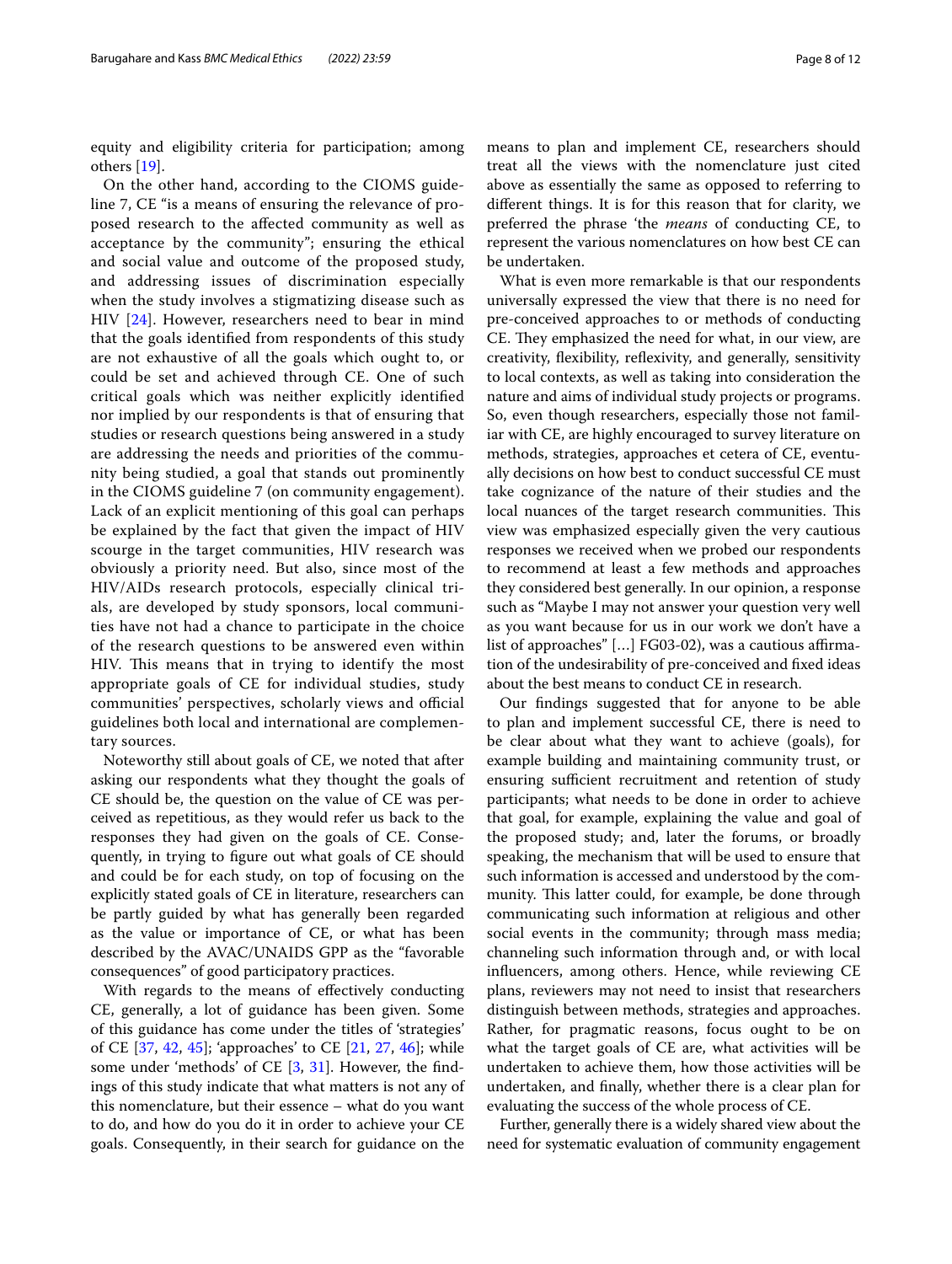in research and some approaches to this efect have been suggested [\[30,](#page-10-10) [47](#page-10-25)–[49\]](#page-11-0). Even though our respondents acknowledged the importance of evaluating CE eforts as critical, some indicated that in practice this is intermittently done, and, unfortunately only when there seem to be problems with recruitment and retention of study participants. Some of the proposed approaches to CE evaluation indicate 9–13 variables which should be the focus of evaluation, covering everything that can be regarded as the goals or desirable consequences of conducting CE [[30](#page-10-10), [47](#page-10-25)]. If recruitment and retention were to be the only or dominant variables of focus in CE evaluations as suggested by some views in this study, it would be quite unfortunate given that there are several critical goals of CE. Since in our opinion the *raison d'etre* for CE in research is to balance the interests of research communities and science, it is important that researchers be more consistent and broad enough in evaluating their CE to cover all goals of CE and the means used to achieve them. Even though generally monitoring and evaluation is a complex process, at the very least we propose that researchers should: (a) Systematically and continuously refect on, and document their results on intended and unintended positive and negative outcomes; (b) Possible reasons for these outcomes; (c) the efectiveness of the means used; (d) Community's feedback; and (e) Lessons learned.

A potentially controversial fnding of this study, however, is the ethical limits of the role of the CE teams, especially the CAB members. Both CAB members and one of the PIs indicated that CAB members get actively involved in community mobilization, sensitization, and recruitment of study participants and ensuring that such participants are retained. This raises the question of the ethical limits of the roles of CABs or of CE teams as critical structures in CE. For example, does it matter ethically if the CAB members or other CE team members were to get involved in actual recruitment of study participants or to ensure that participants remain in the study? If so, should they be classifed as members of the research staf, rather than as community advisors? What could be done by CAB or CE team members to ensure retention of study participants, especially if the participants could have withdrawn from the study, which may not reek of manipulation, and or undue nudging? Would it be ethically acceptable for CAB members to advise research teams on individual potential participants' likely adherence to study procedures as this study established? In any case, should CAB or generally CE team members be allowed to identify individual participants who have enrolled in the study, especially studies participation in which may cause some participants to be discriminated and sufer stigma?

Generally, what are the ethical limits regarding activities that may be allowed as part of community engagement? This study did not generate sufficient data to answer these questions. However, given the demands of ethical research much less clinical trials, if CE is not well managed it may lead to undesirable outcomes such as compromising the privacy and confdentiality of study participants; manipulation and coercion to enroll and remain in the study; bias in the selection of the study participants through CAB members' advice on which individuals are likely to adhere or not, among others. However, we need to state that we are not claiming that any of these negatives has widely occurred in any of the projects covered by this study. Rather these are some of the insights we gained about some of the things that could go wrong if CE process is not further deeply studied and guided.

## **Limitations**

This study was conducted with those involved in, and or who directly influence CE activities in HIV/AIDS biomedical research, and most of the studies considered involved HIV vaccine trials in Uganda. Hence, experiences shared by our respondents were focused on this narrow field of research. Further, the study focused on research within one country. However, in our literature review, we aimed to be as broad as possible to determine the degree to which our findings were similar to those from other contexts. Further, this study aimed at offering guidance for successful CE in research generally. However, a lot of what is presented seems more of CABs and what they do and how they do it for research institutions and in individual research projects. This is explained by the fact, given the manner in which the practice of CE in Uganda around HIV research has evolved to date, it is almost impossible to talk about CE without talking about CABs and their activities. CABs have so far been the primary structure, especially in HIV/AIDS research, through which CE is conducted. Hence, functions of CABs are almost synonymous with CE activities. However, this does not mean that CE must be conducted through formal structures called CABs. There are potentially inexhaustible mechanisms through which researchers can plan and implement CE in research. So, it is important that in planning their CE researchers explore more mechanisms for conducting CE, especially where CABs are less feasible, unnecessary or not the best or only mechanism. Finally, even though most of literature surveyed in this study is not contextlimited, a lot of primary data which have shaped views in this study is characterized by local perspectives and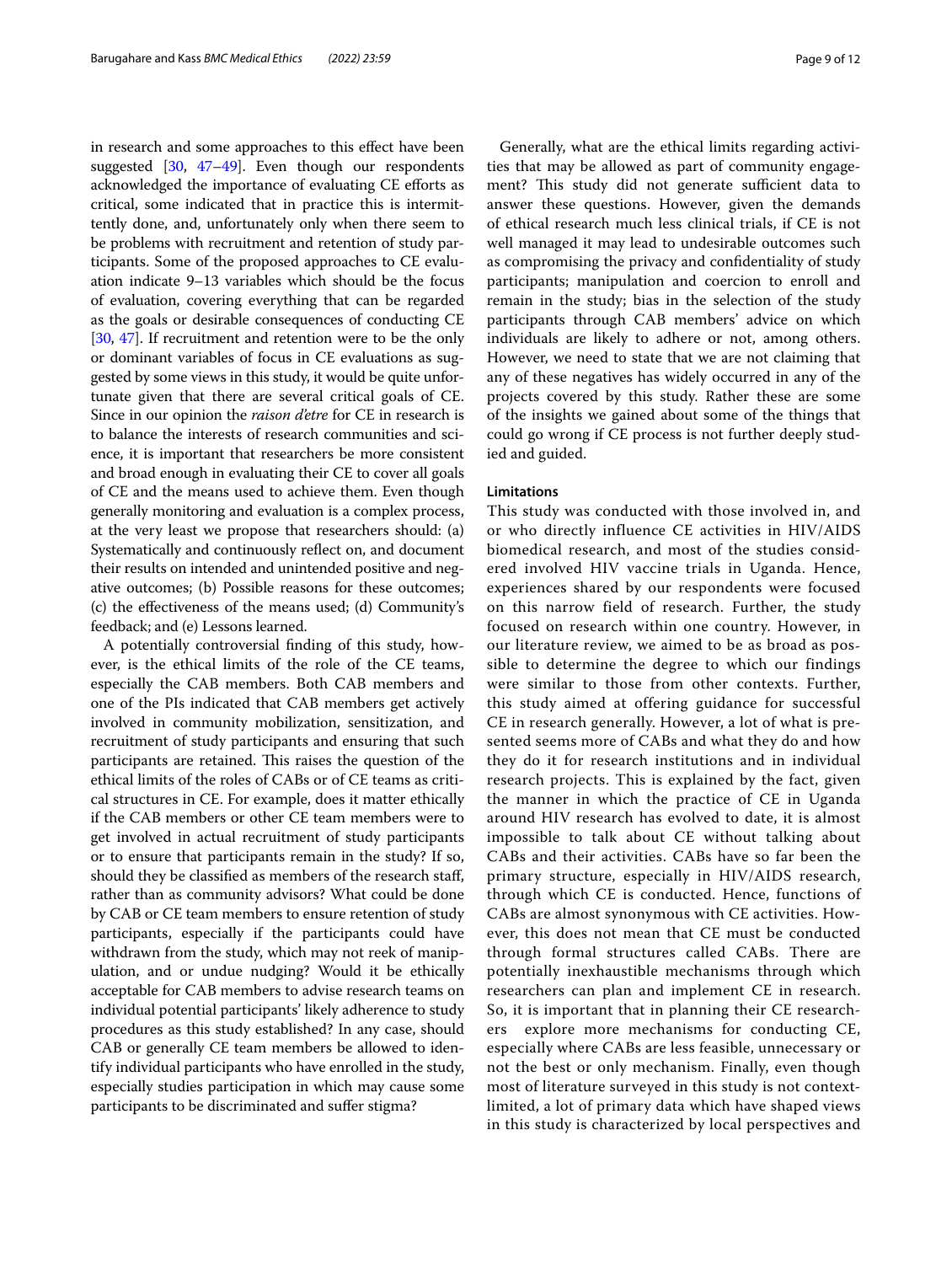nuances and hence there is a limit as to the extent of generalizability of these findings outside Uganda.

## **Conclusion**

CE in research is still an evolving practice. For this reason, there is need for experimentation, creativity and innovation on what works best and where. Even though a lot of scholarly and official guidance exists on how to ensure efective CE in research, such guidance is usually generic, especially the international guidelines and to some extent scholarly accounts of good practices in CE. Some of the guidance that may be tailored to specifc communities, countries or regions may not be directly applicable in many contexts. But even within the same community, a lot may change over time that may require reinvention of the best practices in CE in those communities. Hence, there is need for context specifc guidance on how CE could best be undertaken. What the results of this study reveal is that in efforts to ensure rigorous CE, there is no substitute for creativity, refexivity and open-mindedness. In planning, reviewing and evaluating CE plans and activities, what matters is that those involved in these activities need to focus on: (1) What goals need to be achieved in CE, (2) What activities will be undertaken to achieve those goals, (3) How those activities will be undertaken, including through whom, and fnally, (4) Whether there is a deliberate and elaborate plan to track the appropriateness and efectiveness of the frst three. Since it is neither feasible nor necessary to have fxed ideas on what the details of each of these four items should be, how to judge the satisfactoriness of each of these, will depend on the views of investigators, community members, REC members and others involved in research planning and regulation (Additional fle [1\)](#page-9-3).

## **Supplementary Information**

The online version contains supplementary material available at [https://doi.](https://doi.org/10.1186/s12910-022-00797-6) [org/10.1186/s12910-022-00797-6](https://doi.org/10.1186/s12910-022-00797-6).

<span id="page-9-3"></span>**Additional fle 1: Data collecting tools for the study:** Guidance for Planning, Reviewing and Assessing Community Engagement in Biomedical Research Involving Human Participants: A Case Study of the HIV/AIDS Research at UVRI in Uganda.

#### **Acknowledgements**

We highly acknowledge the support of the following persons: Prof. Janet Seeley, MRC/UVRI & London School Hygiene and Tropical Medicine Uganda Research Unit, for the guidance and support in obtaining contacts and appointments at UVRI during data collection; Prof. Charles Michelo Dean, School of Public Health, University of Zambia for the support and guidance while drafting this paper at the University of Zambia; and Prof. Nelson K. Sewankambo, School of Medicine, College of Health Sciences, Makerere University, for the career guidance and support leading to the post-doctoral program during which this paper was written. In addition, Mr. Joseph Ali, Dr. Setlhomo K. Koloi, Dr. Victor Zulu Chisha; Gershom Chongwe, made appreciable

in-puts during the design of this study. Last and important, we acknowledge all our study participants who volunteered a lot views in this paper.

## **Author contributions**

The protocol for the study was drafted and completed by JB and the guidance and mentorship of N.E.K, as part of JB's postdoctoral work. Data were collected and analyzed by JB under the guidance and active input of N.E.K. JB drafted this manuscript and shared it with N.E.K for input and the manuscript moved back and forth to generate the current version of it. All authors read and approved the fnal manuscript.

#### **Funding**

This study was conducted with support from the Fogarty International Center of the U.S. National Institutes of Health under award number D43TW010512. The views expressed are those of the authors and do not necessarily represent the U.S. National Institutes of Health.

#### **Availability of data and materials**

The datasets generated and/or analyzed during the current study are not yet publicly available due to limitations of ethical approval involving the participants' data and anonymity but are available from the corresponding author on reasonable request

### **Declarations**

#### **Ethics approval and consent to participate**

This study was reviewed by the Johns Hopkins Bloomberg School of Public Health Institutional review office (ref. #00000287), the Makerere University School of Health Science Research Ethics Committee (Ref. SHSREC 2019-053, and the UNCST (Ref. SS 5118). All methods used in this study were carried out in accordance with the local and international research ethics guidelines and regulations. Written informed consent was obtained from all study participants in this study.

#### **Consent for publication**

Not applicable.

#### **Competing interests**

The authors declare that they have no competing interests.

#### **Author details**

<sup>1</sup> Department of Philosophy, Makerere University, Kampala, P. O. Box 7062, Kampala, Uganda. <sup>2</sup> Johns Hopkins Berman Institute of Bioethics and Johns Hopkins Bloomberg School of Public Health, 1809 Ashland Avenue, Baltimore, MD 21205, USA.

## Received: 31 March 2022 Accepted: 30 May 2022 Published online: 14 June 2022

#### **References**

- <span id="page-9-0"></span>1. Holzer JK, Ellis L, Merritt MW. Why we need community engagement in medical research. J Investig Med. 2014;62(6):851–5.
- 2. Musesengwa R, Chimbari MJ, Mukaratirwa S. Initiating community engagement in an ecohealth research project in Southern Africa. Infect Dis Poverty. 2017;6(1):22.
- <span id="page-9-2"></span>3. Pellicano E, Dinsmore A, Charman T. Views on researcher-community engagement in autism research in the United Kingdom: a mixed-methods study. PLoS One. 2014;9(10): e109946.
- 4. Lwin KM, Cheah PY, Cheah PK, White NJ, Day NP, Nosten F, Parker M. Motivations and perceptions of community advisory boards in the ethics of medical research: the case of the Thai-Myanmar border. BMC Med Ethics. 2014;15(1):12.
- <span id="page-9-1"></span>5. Hood NE, Brewer T, Jackson R, Wewers ME. Survey of community engagement in NIH-funded research. Clin Trans Sci. 2010;3(1):19–22.
- 6. Reynolds L, Sariola S. The ethics and politics of community engagement in global health research. In: Taylor & Francis. 2018.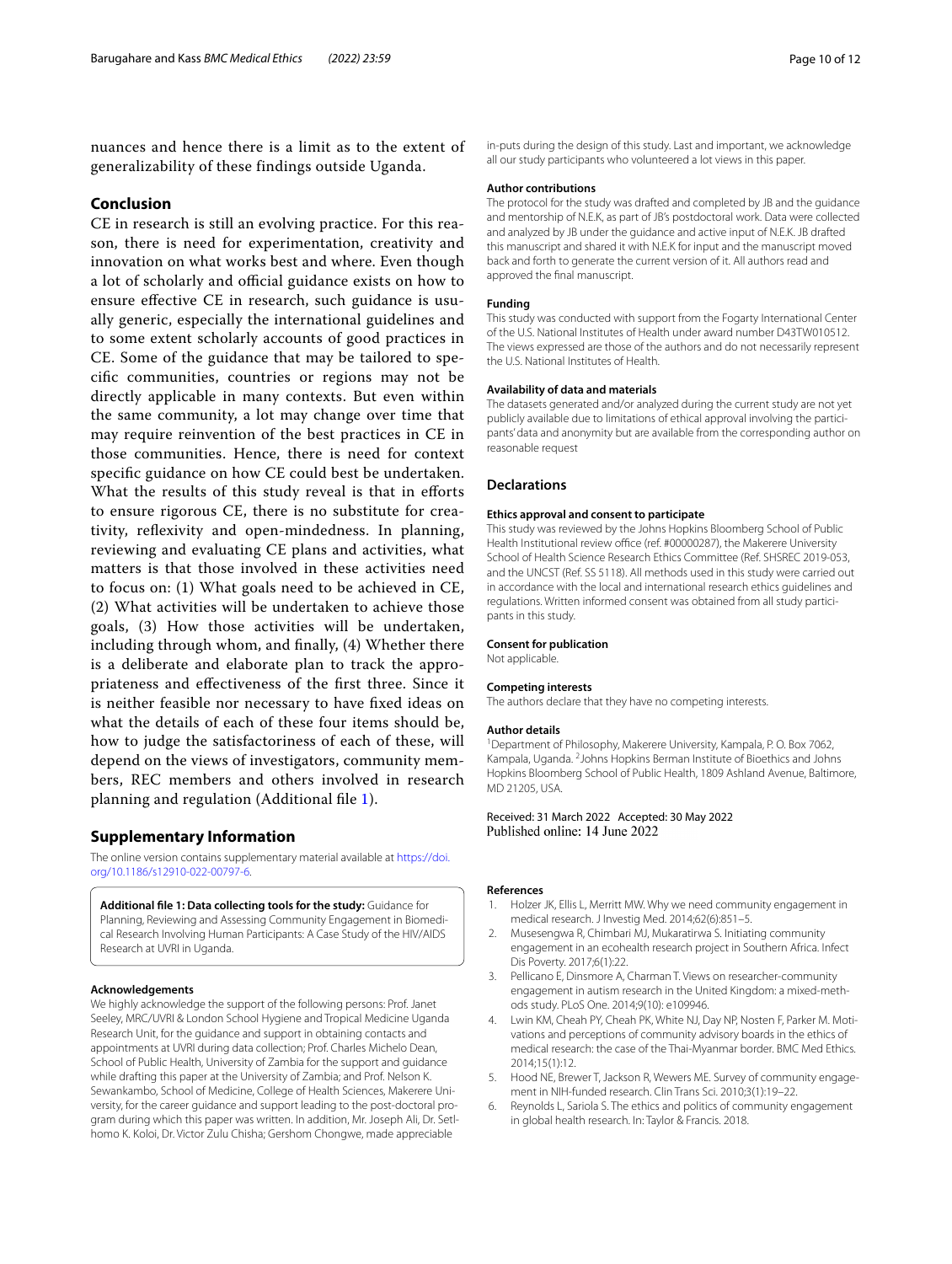- 7. Brenner BL, Manice MP. Community engagement in children's environmental health research. Mount Sinai J Med J Trans Personal Med. 2011;78(1):85–97.
- 8. Pratt B, de Vries J. Community engagement in global health research that advances health equity. Bioethics. 2018;32(7):454–63.
- 9. Adhikari B, Pell C, Cheah PY. Community engagement and ethical global health research. Global Bioethics. 2020;31(1):1–12.
- <span id="page-10-0"></span>10. King KF, Kolopack P, Merritt MW, Lavery JV. Community engagement and the human infrastructure of global health research. BMC medical ethics. 2014;15(1):1–6.
- <span id="page-10-1"></span>11. Seeley JA, Kengeya-Kayondo JF, Mulder DW. Community-based HIV/AIDS research—Whither community participation? unsolved problems in a research programme in rural Uganda. Soc Sci Med. 1992;34(10):1089–95.
- <span id="page-10-2"></span>12. Nakibinge S, Maher D, Katende J, Kamali A, Grosskurth H, Seeley J. Community engagement in health research: two decades of experience from a research project on HIV in rural Uganda. Trop Med Int Health. 2009;14(2):190–5.
- 13. Kakuhikire B, Satinsky EN, Baguma C, Rasmussen JD, Perkins JM, Gumisiriza P, Juliet M, Ayebare P, Mushavi RC, Burns BF. Correlates of attendance at community engagement meetings held in advance of bio-behavioral research studies: a longitudinal, sociocentric social network study in rural Uganda. PLoS medicine. 2021;18(7): e1003705.
- 14. Cresswell FV, Kasibante J, Martyn EM, Tugume L, Stead G, Ssembambulidde K, Rutakingirwa MK, Kagimu E, Nsangi L, Namuju C. A Journey of Hope: giving research participants a voice to share their experiences and improve community engagement around advanced HIV disease in Uganda. AAS open research. 2020. [https://doi.org/10.12688/aasopenres.](https://doi.org/10.12688/aasopenres.13104.1) [13104.1.](https://doi.org/10.12688/aasopenres.13104.1)
- 15. Mburu G, Iorpenda K, Muwanga F. Expanding the role of community mobilization to accelerate progress towards ending vertical transmission of HIV in Uganda: the Networks model. J Int AIDS Soc. 2012;15:17386.
- <span id="page-10-3"></span>16. Tumwesige W, Namatovu P, Bahar OS, Byansi W, McKay MM, Ssewamala FM. Engaging community and governmental partners in improving health and mental health outcomes for children and adolescents impacted by HIV/AIDS in Uganda. Pediatr Med. 2021;4(2):2.
- <span id="page-10-4"></span>17. Uganda: National Guidelines for Research involving Humans as Research Participants. In*.* Edited by Technology UNCoSa; 2014.
- <span id="page-10-16"></span>18. UNAIDS, AVAC: Good participatory practice guidelines for biomedical HIV prevention trials. 2011. In: Geneva, Switzerland, Second Google Scholar. 2014.
- <span id="page-10-17"></span>19. UNAIDS, WHO: Ethical considerations in biomedical HIV prevention trials. In: Geneva: Joint United Nations Programme on HIV/AIDS (UNAIDS). 2012.
- 20. Slevin KW, Ukpong M, Heise L. Community engagement in HIV prevention trials: evolution of the feld and opportunities for growth. Microbicides Dev Programme aids2031 Science and Technology Working Papers. 2008.
- <span id="page-10-21"></span>21. Ellen JM, Wallace M, Sawe FK, Fisher K. Community engagement and investment in biomedical HIV prevention research for youth: rationale, challenges, and approaches. JAIDS J Acquir Immune Defc Syndr. 2010;54:S7–11.
- <span id="page-10-5"></span>22. Day S, Mathews A, Blumberg M, Vu T, Rennie S, Tucker JD. Broadening community engagement in clinical research: designing and assessing a pilot crowdsourcing project to obtain community feedback on an HIV clinical trial. Clin Trials. 2020;17(3):306–13.
- <span id="page-10-6"></span>23. van Delden JJ, van der Graaf R. Revised CIOMS international ethical guidelines for health-related research involving humans. Jama. 2017;317(2):135–6.
- <span id="page-10-7"></span>24. WHO, CIOMS: International ethical guidelines for health-related research involving humans: Geneva: Council for International Organizations of Medical Sciences. 2016.
- <span id="page-10-8"></span>25. Tindana P, de Vries J, Campbell M, Littler K, Seeley J, Marshall P, Troyer J, Ogundipe M, Alibu VP, Yakubu A. Community engagement strategies for genomic studies in Africa: a review of the literature. BMC Med Ethics. 2015;16(1):1–12.
- 26. Lavery JV, Tinadana PO, Scott TW, Harrington LC, Ramsey JM, Ytuarte-Nuñez C, James AA. Towards a framework for community engagement in global health research. Trends Parasitol. 2010;26(6):279–83.
- <span id="page-10-22"></span>27. Lin CY, Loyola-Sanchez A, Boyling E, Barnabe C. Community engagement approaches for Indigenous health research: recommendations based on an integrative review. BMJ Open. 2020;10(11): e039736.
- 28. Gooding K, Makwinja R, Nyirenda D, Vincent R, Sambakunsi R. Using theories of change to design monitoring and evaluation of community engagement in research: experiences from a research institute in Malawi. Wellcome Open Res. 2018. [https://doi.org/10.12688/wellcomeopenres.](https://doi.org/10.12688/wellcomeopenres.13790.1) [13790.1.](https://doi.org/10.12688/wellcomeopenres.13790.1)
- 29. Marsh V, Kamuya D, Rowa Y, Gikonyo C, Molyneux S. Beginning community engagement at a busy biomedical research programme: experiences from the KEMRI CGMRC-wellcome trust research programme, Kilifi Kenya. Soc Sci Med. 2008;67(5):721–33.
- <span id="page-10-10"></span>30. Ahmed SM. Palermo A-GS: community engagement in research: frameworks for education and peer review. Am J Public Health. 2010;100(8):1380–7.
- <span id="page-10-24"></span>31. Tindana P, Campbell M, Marshall P, Littler K, Vincent R, Seeley J, de Vries J, Kamuya D, Group HACEW. Developing the science and methods of community engagement for genomic research and biobanking in Africa. Glob Health Epidemiol Genom. 2017. [https://doi.org/10.1017/gheg.](https://doi.org/10.1017/gheg.2017.9) [2017.9](https://doi.org/10.1017/gheg.2017.9).
- 32. Lim R, Tripura R, Peto TJ, Sareth M, Sanann N, Davoeung C, Nguon C, Cheah PY. Drama as a community engagement strategy for malaria in rural Cambodia. Wellcome Open Res. 2017;2.
- <span id="page-10-9"></span>33. Glandon D, Paina L, Alonge O, Peters DH, Bennett S. 10 Best resources for community engagement in implementation research. Health Policy Plan. 2017;32(10):1457–65.
- <span id="page-10-11"></span>34. Musesengwa R, Chimbari MJ. Experiences of community members and researchers on community engagement in an Ecohealth project in South Africa and Zimbabwe. BMC Med Ethics. 2017;18(1):1–15.
- <span id="page-10-13"></span>35. Mfutso-Bengo J, Masiye F, Molyneux M, Ndebele P, Chilungo A. Why do people refuse to take part in biomedical research studies? evidence from a resource-poor area. Malawi Med J. 2008;20(2):57–63.
- 36. Fawcett SB, Paine-Andrews A, Francisco VT, Schultz JA, Richter KP, Lewis RK, Williams EL, Harris KJ, Berkley JY, Fisher JL. Using empowerment theory in collaborative partnerships for community health and development. Am J Community psychol. 1995;23(5):677–97.
- <span id="page-10-18"></span>37. Jones L, Wells K. Strategies for academic and clinician engagement in community-participatory partnered research. Jama. 2007;297(4):407–10.
- 38. Minkler M, Wallerstein N. Part one: introduction to community-based participatory research. Community-based participatory research for health San Francisco, CA: Jossey-Bass 2003;5–24.
- 39. Moini M, Fackler-Lowrie N, Jones L. Community engagement: Moving from community involvement to community engagement—A paradigm shift. PHP Consulting. 2005.
- <span id="page-10-12"></span>40. Newman PA. Towards a science of community engagement. Lancet. 2006;367(9507):302.
- <span id="page-10-14"></span>41. Slack C, Wilkinson A, Salzwedel J, Ndebele P. Strengthening stakeholder engagement through ethics review in biomedical HIV prevention trials: opportunities and complexities. J Int AIDS Soc. 2018;21: e25172.
- <span id="page-10-19"></span>42. Tindana P, De Vries J, Campbell M, Littler K, Seeley J, Marshall P, Troyer J, Ogundipe M, Alibu VP, Yakubu A. Community engagement strategies for genomic studies in Africa: a review of the literature. BMC Med Ethics. 2015;16(1):24.
- 43. Dickert N, Sugarman J. Ethical goals of community consultation in research. Am J Public Health. 2005;95(7):1123–7.
- <span id="page-10-15"></span>44. Isler MR, Miles MS, Banks B, Perreras L, Muhammad M, Parker D, Corbie-Smith G. Across the miles: Process and impacts of collaboration with a rural community advisory board in HIV research. Prog Community Health Partnersh Res Educ Action. 2015;9(1):41–8.
- <span id="page-10-20"></span>45. Shalowitz MU, Isacco A, Barquin N, Clark-Kaufman E, Delger P, Nelson D, Quinn A, Wagenaar KA. Community-based participatory research: a review of the literature with strategies for community engagement. J Develop Behav Pediatr. 2009;30(4):350–61.
- <span id="page-10-23"></span>46. Israel BA, Schulz AJ, Parker EA, Becker AB. Review of community-based research: assessing partnership approaches to improve public health. Annual Rev Public Health. 1998;19(1):173–202.
- <span id="page-10-25"></span>47. MacQueen KM, Bhan A, Frohlich J, Holzer J, Sugarman J. Evaluating community engagement in global health research: the need for metrics. BMC Med Ethics. 2015;16(1):44.
- 48. Goodman MS, Thompson VLS, Arroyo Johnson C, Gennarelli R, Drake BF, Bajwa P, Witherspoon M, Bowen D. Evaluating community engagement in research: quantitative measure development. J Community Psychol. 2017;45(1):17–32.